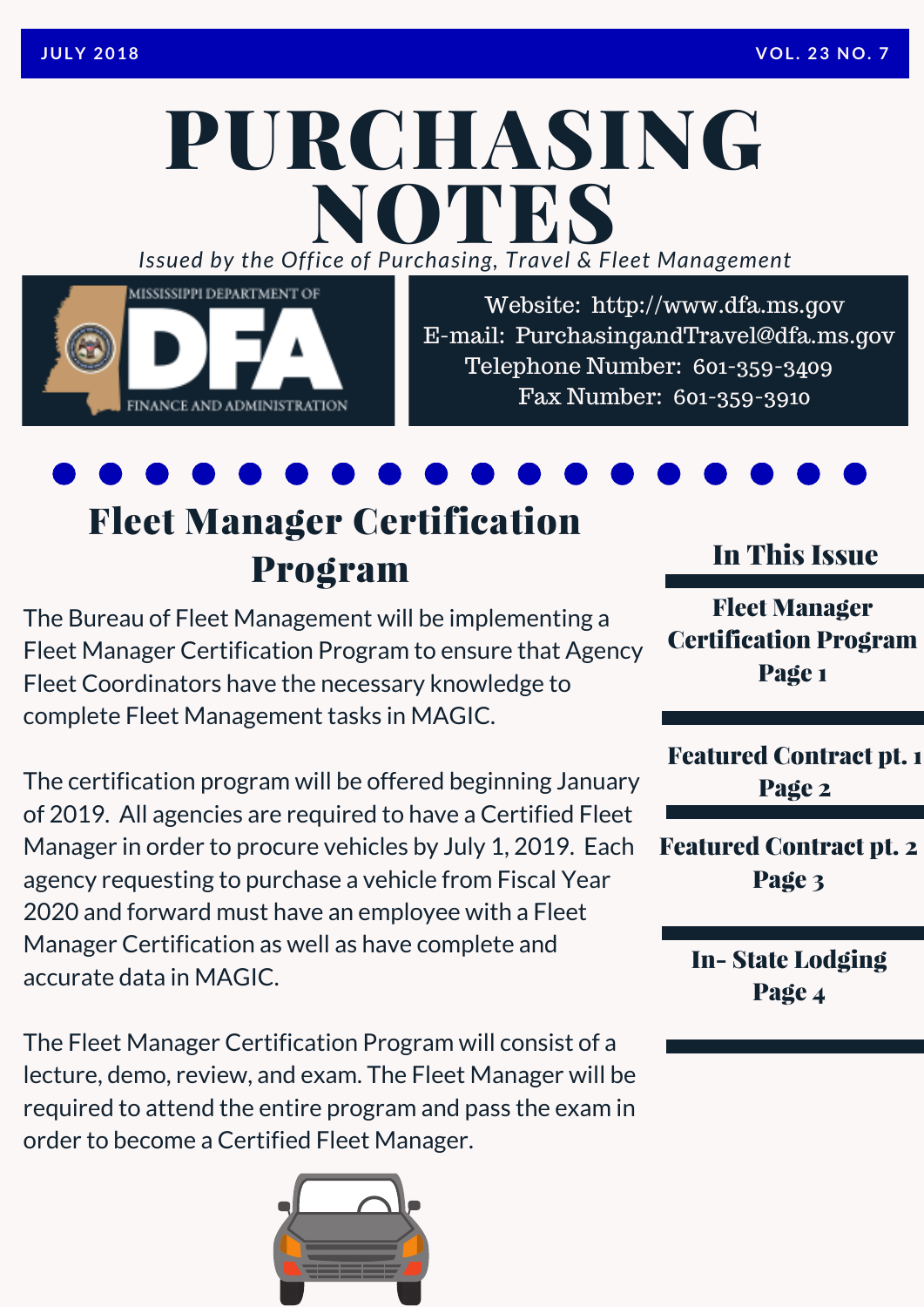## Featured Contract Pt. 1

#### **Copiers - Purchase and Rental**

Commodity: This negotiated state contract is for copiers for purchase and rental.

Type of contract: Negotiated contract – remember, this means that you can negotiate your best price from the vendors on contract! State agencies may purchase items from any of the contract vendors listed below, or state agencies may purchase the items covered by this contract from a noncontract vendor provided they follow the applicable procedures set forth in Section 31-7-13 (a), (b), or (c) and that the price shall not exceed the negotiated contract price.

These contracts feature various copy machines, multifunction printers and duplicators, with an array of accessories that are available for purchase or rental. Also, agencies must use the Rental Agreement (dated February 2017 and is located on OPTFM's website) when renting a copier. The terms of the Rental Agreement cannot be [amended/changed](http://www.dfa.ms.gov/media/1567/travelcardprogramcoordinatordesignation.pdf) without approval from OPTFM.

Dates of Contract: May 1, 2018 thru April 30, 2019

Vendors on Contract: There are currently eight (8) vendors offering a variety of copy machines, multifunction printers and duplicators on this contract. The best way to view products and compare prices among the vendors is to access the below link:



[http://www.dfa.ms.gov/dfa-offices/purchasing](http://www.dfa.ms.gov/dfa-offices/purchasing-travel-and-fleet-management/purchasing-and-travel/negotiated-contracts/a-b-c/copiers-purchase-and-rental/)travel-and-fleet-management/purchasing-andtravel/negotiated-contracts/a-b-c/copierspurchase-and-rental/

> Contract Analyst: Regina Irvin, Regina.Irvin@dfa.ms.gov

Contract Spend: During the last period, the contract spend was \$3,914,615.04.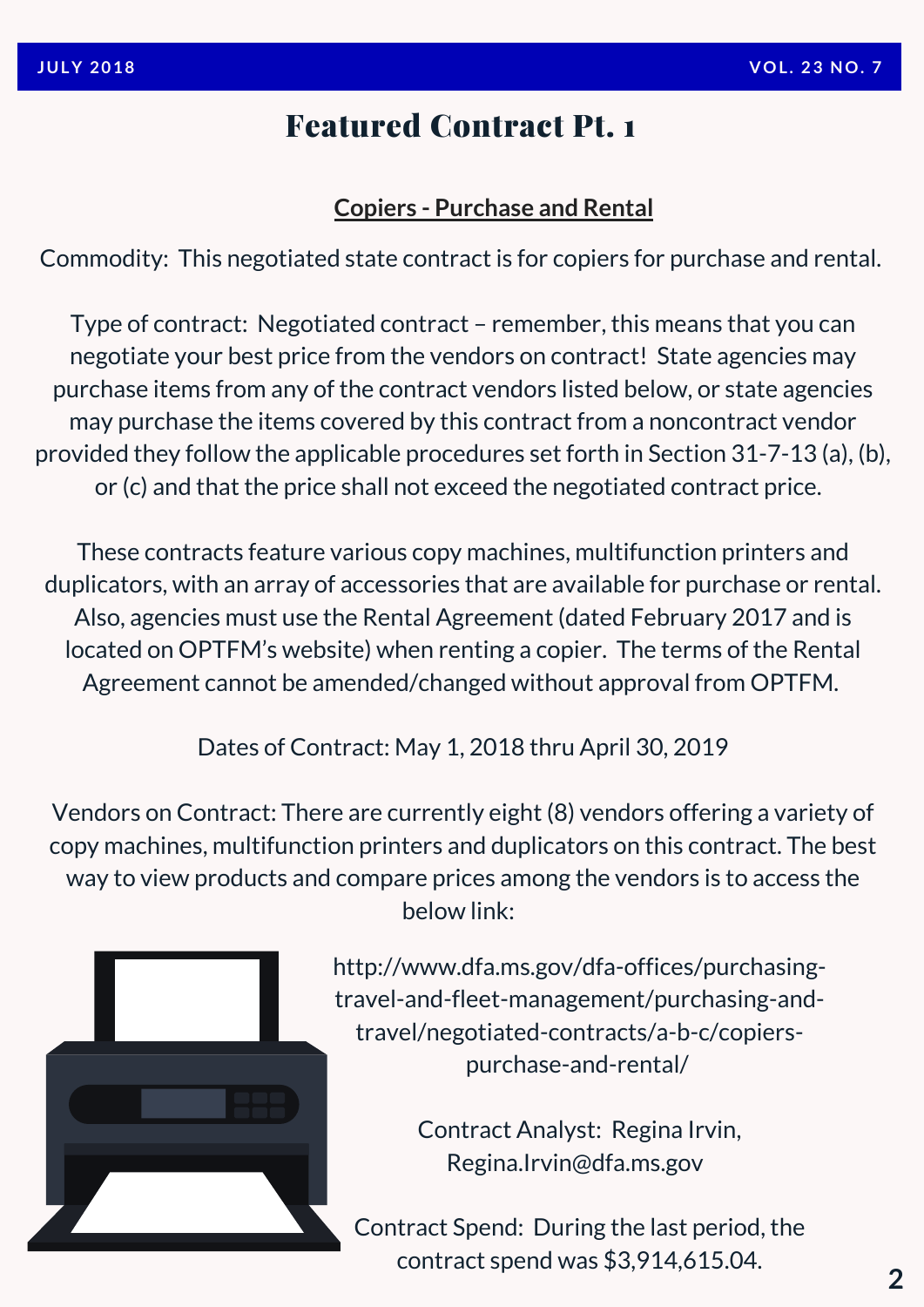# Featured Contract Pt. 2

#### **Commodity - Ammunition**

This state contract features various types of ammunition. With this ammunition contract, you have a large selection of vendors and ammo to choose from.

Type of contract: Negotiated contract – remember, this means that you can negotiate your best price from the vendors on contract!

This negotiated contract was established on the basis of proposals from many vendors. These proposals are evaluated with contracts being awarded to all vendors whose prices are "comparable." These contracts may be used by any governmental entity. Negotiated contracts are "convenience" contracts and serve to establish a maximum price that can be paid for any item covered by the contract. Agencies may purchase items covered by a negotiated contract from other than the awarded contract vendor, provided they follow the applicable procedures set forth in Section 31-7- 13 of the Mississippi Code, 1972 Annotated, and that the price shall not exceed the negotiated contract price.

Dates of Ammunition Contract: June 1, 2018 through May 31, 2019. Four (4) manufacturers are on contract offering a variety of new and reloaded ammunition. To look at ammo and compare prices among the vendors go to our website for ammunition products accessible at this link: http://www.dfa.ms.gov/dfa[offices/purchasing-travel-and-fleet-management/purchasing-and](http://www.dfa.ms.gov/dfa-offices/purchasing-travel-and-fleet-management/purchasing-and-travel/negotiated-contracts/a-b-c/ammunition/)travel/negotiated-contracts/a-b-c/ammunition/.

Contract Analyst: Christopher Statham, Christopher.Statham@dfa.ms.gov

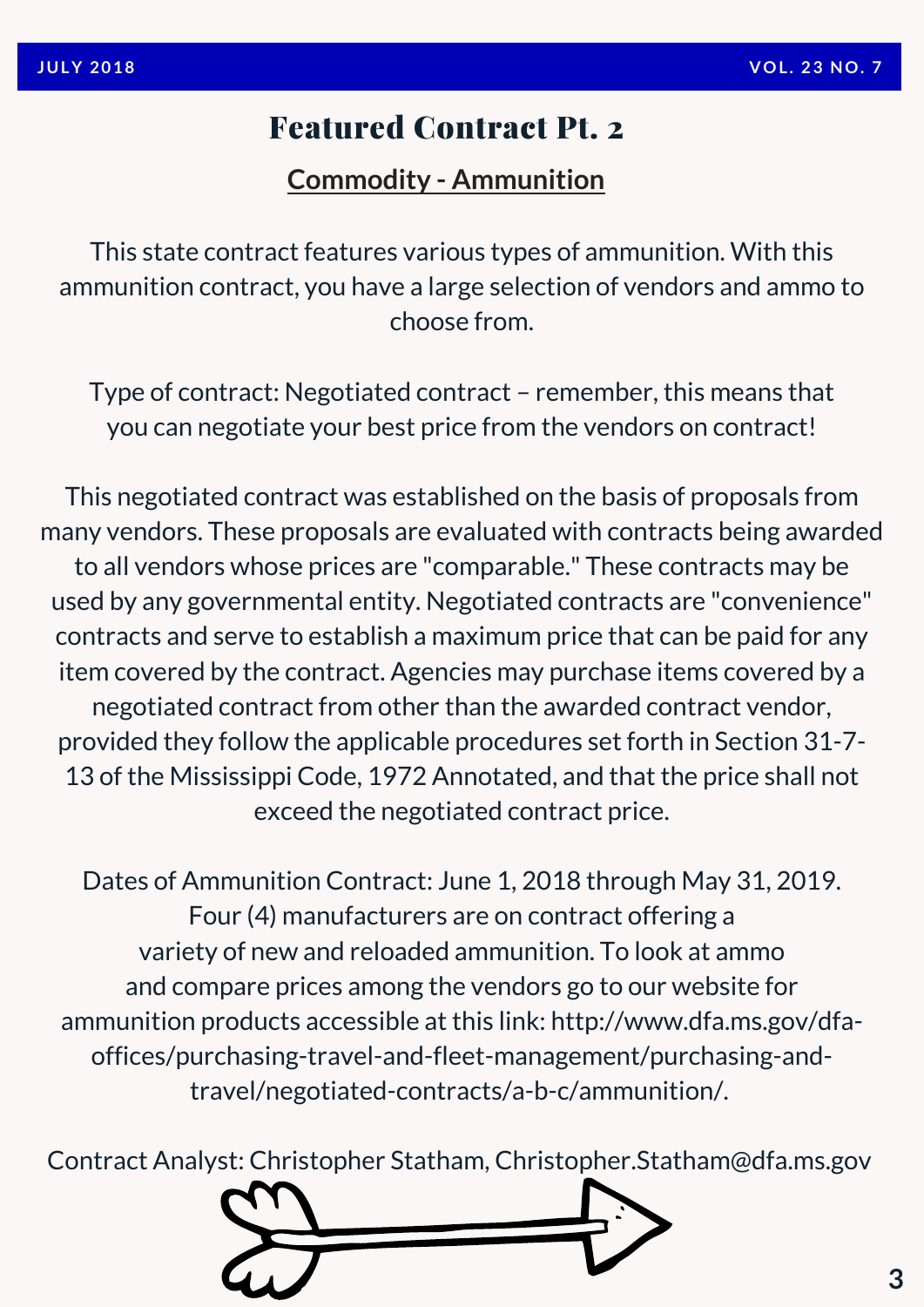### Traveling on Behalf of the State: In-State Lodging

When traveling on behalf of the State and an overnight stay in a Mississippi hotel is needed, agencies have the option to utilize a contracted hotel vendor from the Hotel/Motel Contract or to utilize a non-contracted vendor. When utilizing hotels for traveling on state business, agencies should remember the following information:

#### **Payment**

• The traveler can utilize <sup>a</sup> personal form of payment

<sup>o</sup> Lodging is an allowable and reimbursable travel expense – if the traveler is to cover the cost of lodging

• The agency can utilize hotels that allow for entities to create direct billing accounts

<sup>o</sup> This will allow for the entity to be directly billed when <sup>a</sup> traveler has completed their stay and the traveler does not have to cover the cost of lodging

<sup>o</sup> **Some hotels do not allow for <sup>a</sup> direct billing accountto be created, ifthis is the case, please utilize <sup>a</sup> differentform of payment or <sup>a</sup> different hotel**

• The State of MS travel card can be utilized as <sup>a</sup> form of payment for lodging costs <sup>o</sup> The travel card can be an individual card or <sup>a</sup> department/entity card

<sup>o</sup> This will allow for the entity to be billed for the cost of lodging at the end of the billing cycle and the traveler does not have to cover the cost of lodging

<sup>o</sup> All charges placed on the travel card are to be State of MS sales tax exempt

<sup>o</sup> When presenting <sup>a</sup> travel card as <sup>a</sup> form of payment, please also provide the entity's tax exempt letter from the Department of Revenue and <sup>a</sup> letter signed by the administration of the exempt governmental entity that verifies that the travel card issued is centrally billed and paid by the entity

<sup>o</sup> **If <sup>a</sup> hotel will not acceptthe travel card as <sup>a</sup> form of payment, please utilize <sup>a</sup> different form of payment or a different hotel** 

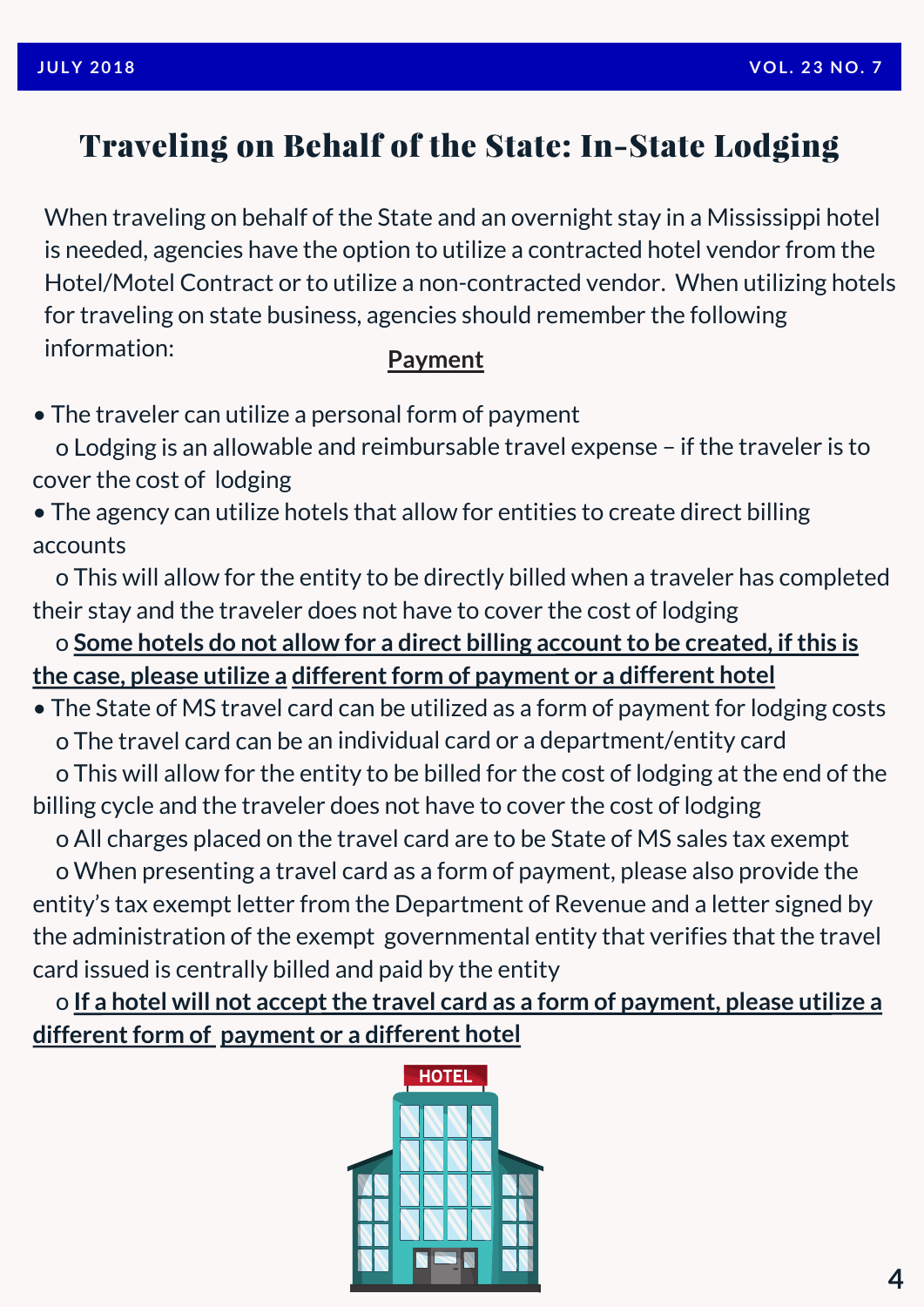# Traveling on Behalf of the State: In-State Lodging

When traveling on behalf of the State and an overnight stay in a Mississippi hotel is needed, agencies have the option to utilize a contracted hotel vendor from the Hotel/Motel Contract or to utilize a non-contracted vendor. When utilizing hotels for traveling on state business, agencies should remember the following information:

#### **State of MS Sales Tax**

- MS Code Section 27-65-105 (a) states that all state entities are exempt from State of MS sales tax
- **When paymentfor in-state lodging is made with the UMB Travel Card, sales tax is considered an unauthorized expense and as such should not be placed on the travel card**
- Employees may pay taxes and be reimbursed, as long as an itemized receipt is obtained
- If the hotel does not honor the sales tax exemption status of an entity:
- o Utilize a different hotel property for lodging that will honor the tax exemption status
- o Place the lodging costs on a personal form of payment, obtain a receipt for the charges, and request a reimbursement for the charges

#### **Tax Exemption Letter**

- The Department of Revenue will issue all state entities a tax exemption letter stating that entity's tax exemption status information
- If the entity is currently utilizing a letter that is older than 7 years old, the entity should request a new letter

o Hotels and other businesses may not honor an entity's tax-exemption status if the letter is older than 7 years old

• All requests for an exemption letter should be mailed to: Office of Tax Policy and Economic Development Mississippi Department of Revenue PO Box 22828 Jackson, MS 39215